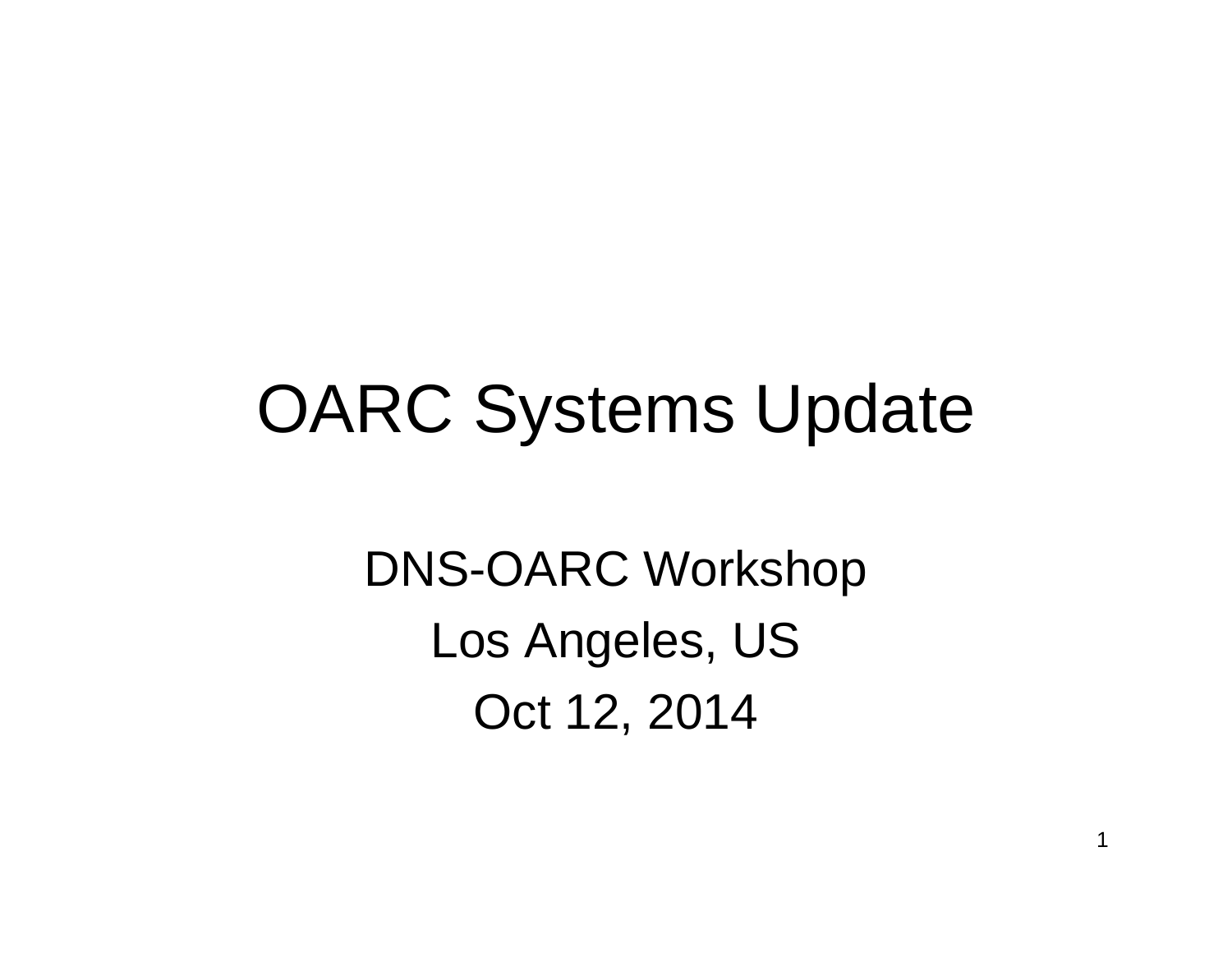### DNS-OARC Services

- To recap, there are a number of services DNS-OARC provides
	- Access to data archives (mostly DITL captures)
	- – Mailings lists, websites, accounts, database servers, ODVR, don't-probe, kitchen sinks, etc.,
	- –Data collections (DITL, OARC testing services logs)
	- Dedicated capture systems to receive and process imported data types (DSC, ODVR and DITL data)
	- Various collections of support systems, like DNS, outof-band management and network switches
	- Monitoring systems such as TLDMon, ZFR and DSC
	- And in one corner, custodianship of AS112 number resource registrations plus website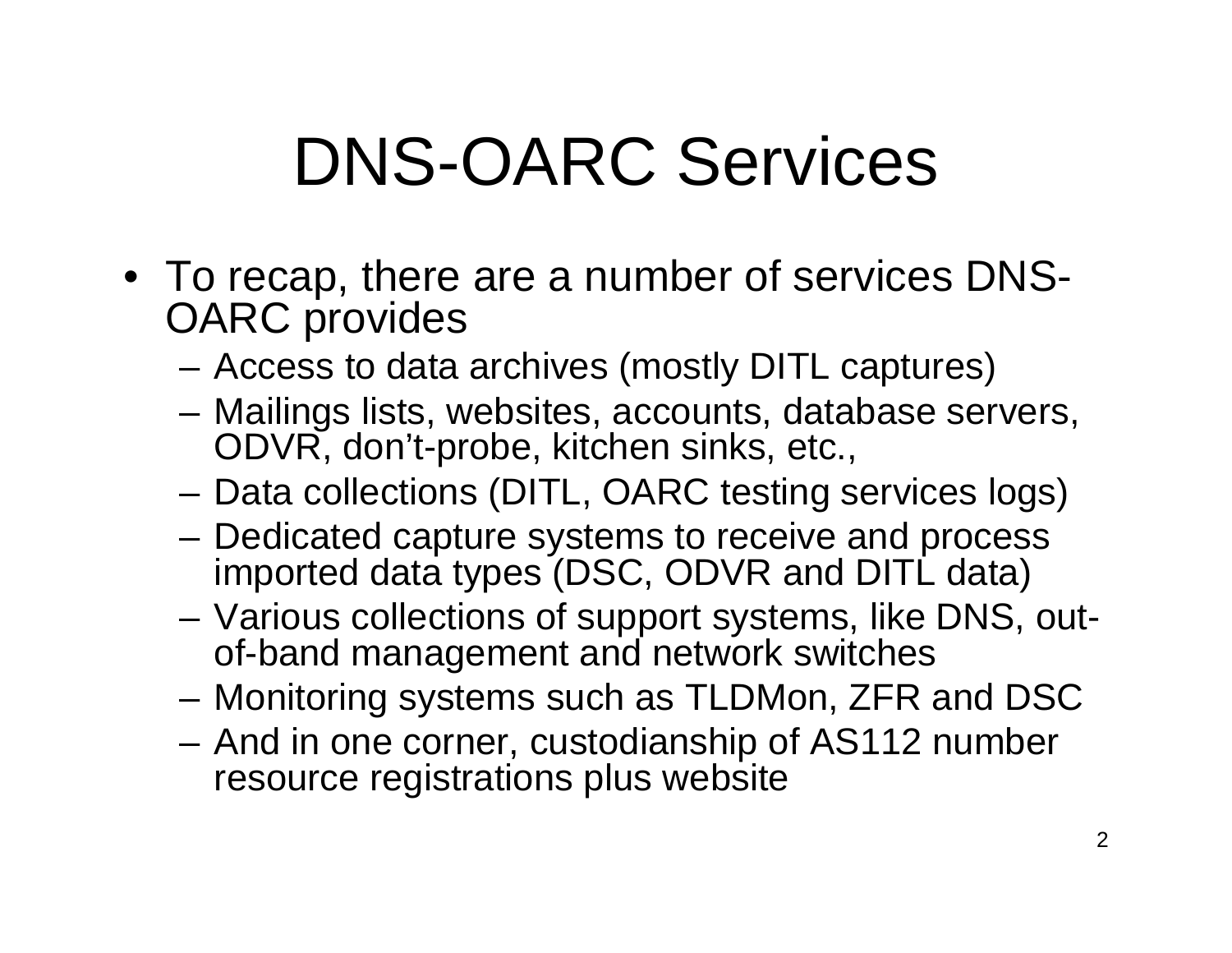## System Status

- All looking good as of today
- All old servers have been retired, migrations have been completed
	- No more systems older than 2009 are in operation
- Heartbeat patches were applied as they came
- Shell-shock patches for bash as well
	- This one is more insidious, as all sorts of things use bash and derivatives
	- Again, usual patching, and where required restarts/reboots
- SHA1-based SSL certificates have all been upgraded to use SHA256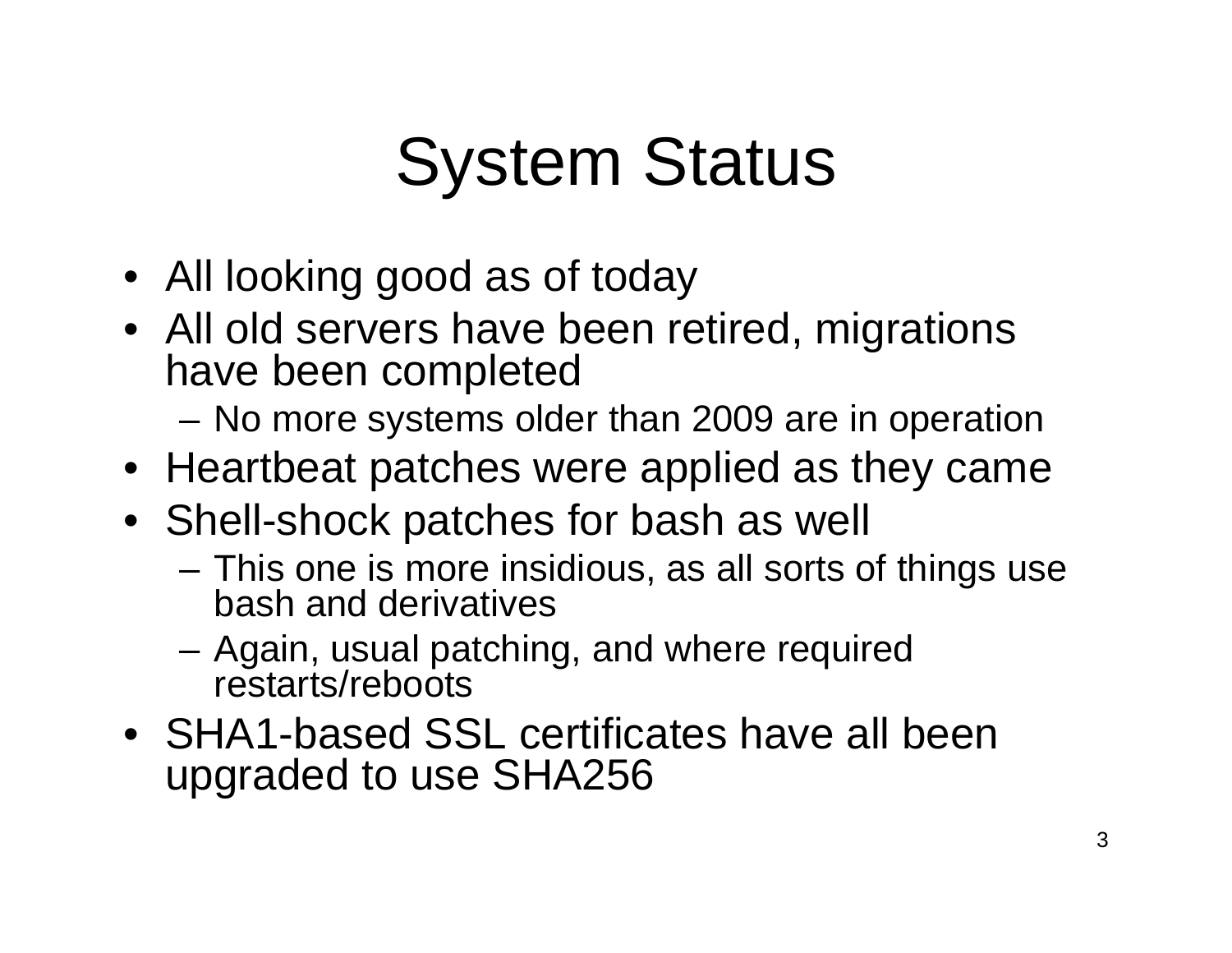#### Data Archives Status

- fs2, 6.5TB of 17TB used
- fs3, 21TB of 22TB used
- fs4, 42TB of 45TB used
- Thump1, 0TB of 14TB used
- Thump2, 0TB of 14TB used
- Thump3, 7TB of 13TB used (mirror of fs3 log holdings)
- Thump4, 14TB of 15TB used
- Total: 90.5TB used, 140TB total possible
- Access to that data available via analysis servers!
- As of August 16, 2014 fs1's 129TB of storage now holds a copy of *all* data with 85.4TB in use and almost 44TB free
- To be pedantic, 175.9TB used, of 239TB total capacity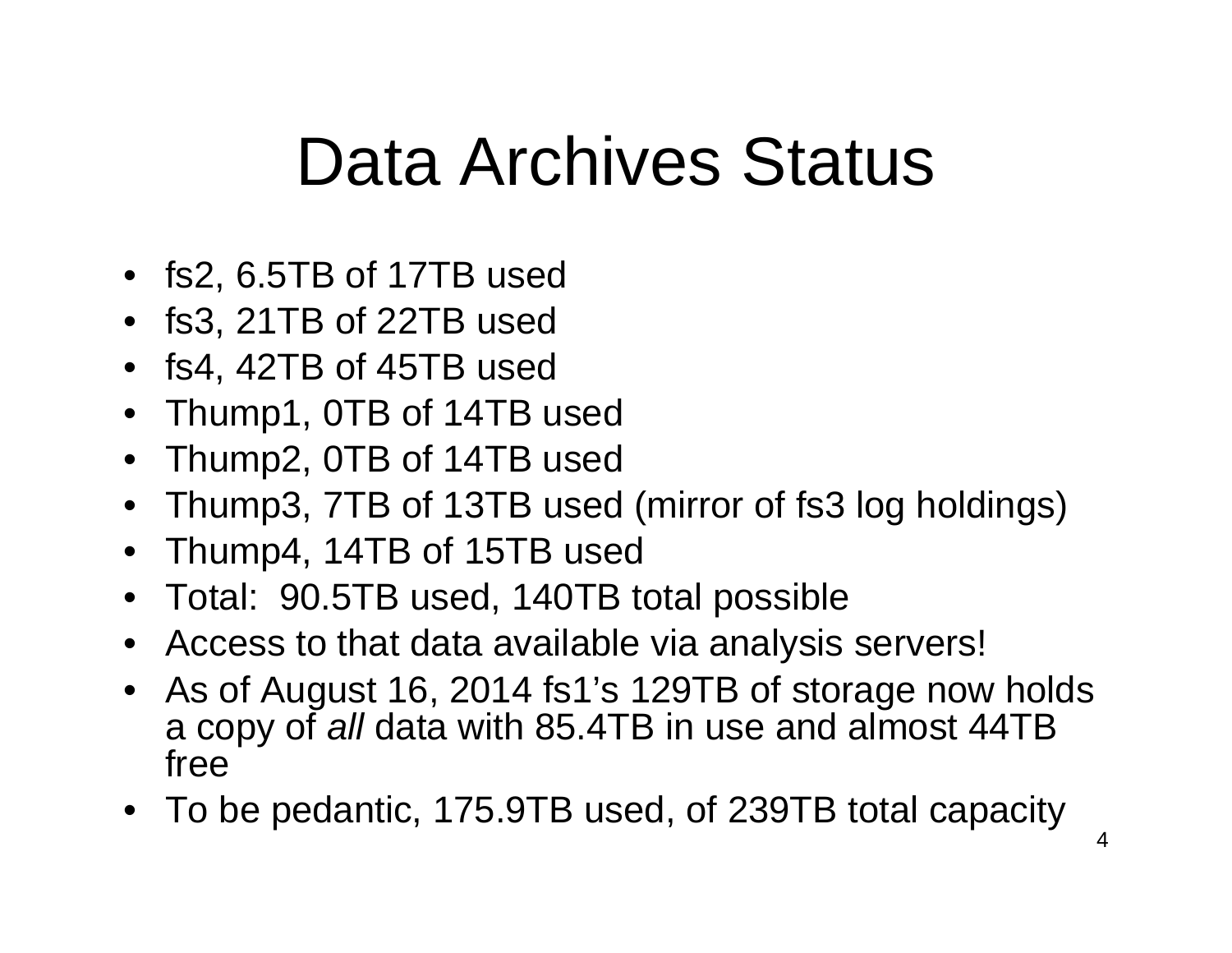## Backup Strategy

- Tape backup isn't a viable solution (without the added complexity of high-density tape robots)
- But backups are routinely performed on all systems using BackupPC
	- Except DITL and DSC data
- Retention between 30-45 days, including full and incremental versions
- For larger data sets, it's best to mirror them on dedicated platforms, hence fs1.
- To date there are no holes with regards to data backup.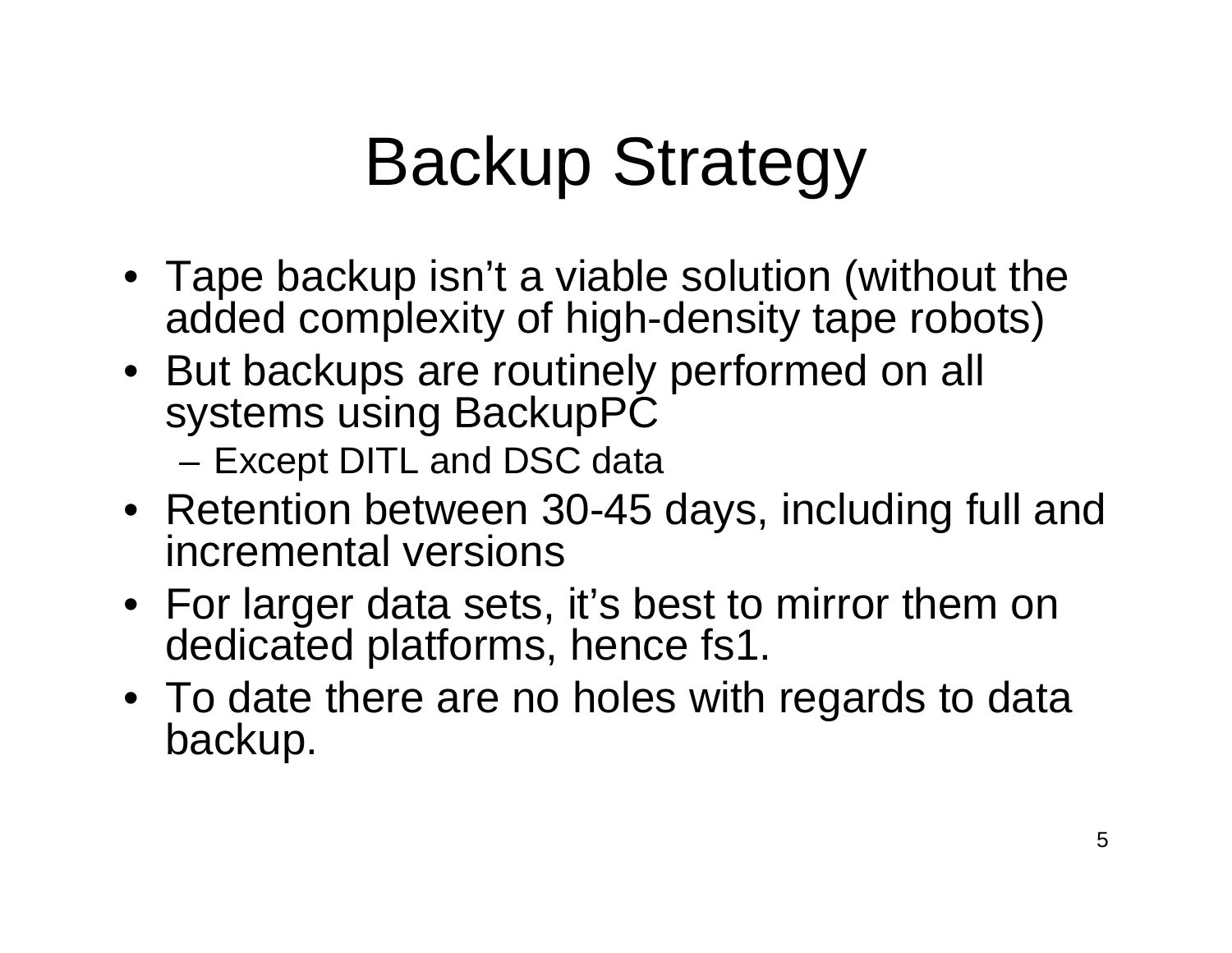#### Data Access

- Data access is made through 4 dedicated systems: an1, an3 (both FreeBSD) and an2, an4 (both Linux)
- Members and research users are encouraged to make use of limited resources in a responsible manner
	- – The alternative is to enforce a quota system and forcibly limit access to CPU and memory
- All these systems, including the file servers now have jumbo frames enabled (9000 byte MTU) for better NFS throughput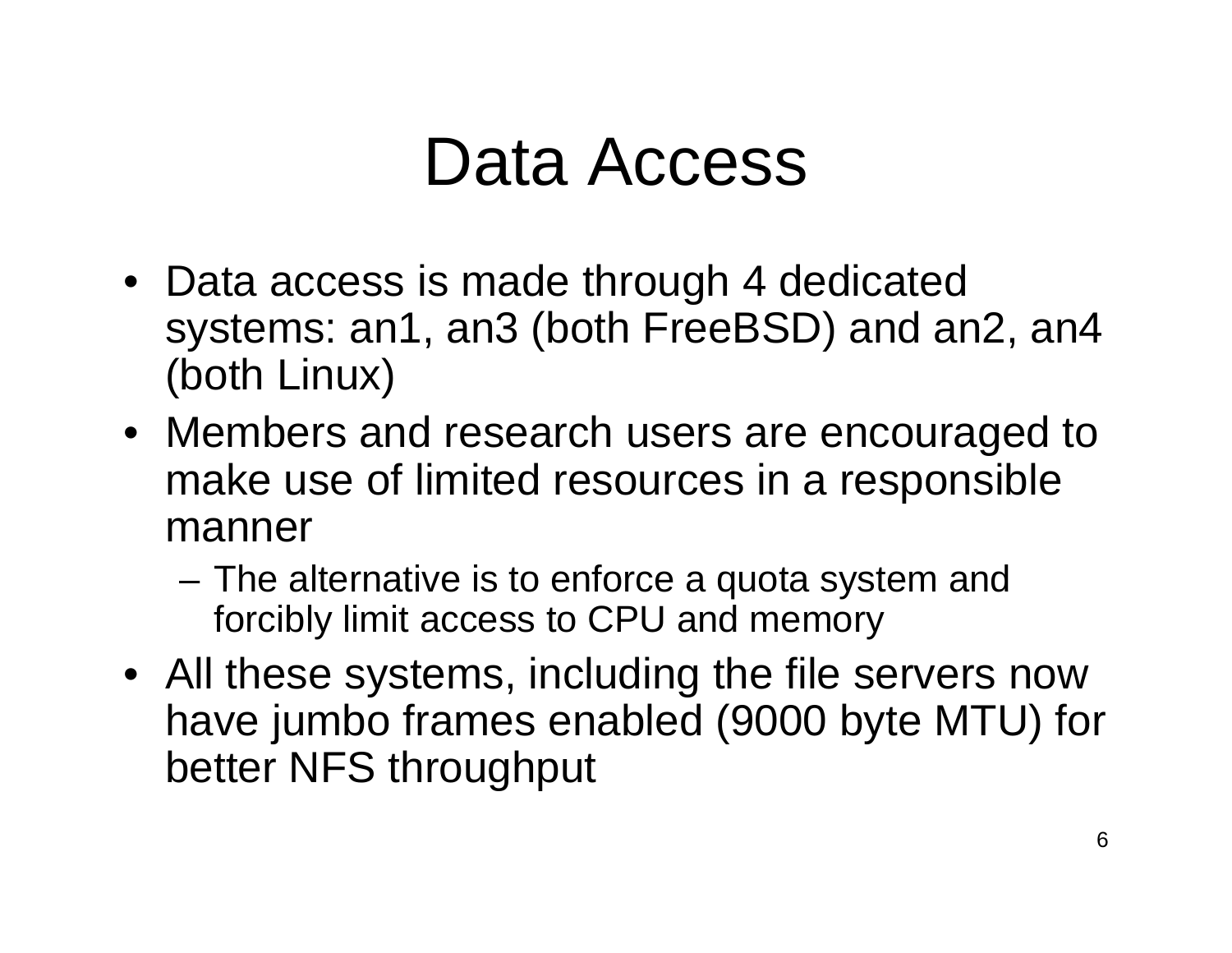## OARC Portal Status

- For some, the bane of their existence
- For others, it just works
- Improvements mainly to help make back office operations more efficient
	- Can now move users between member orgs
	- Can update fields related to the agreement version, etc.
	- Expose member ID field as this is useful with some of the above
	- Catch duplicate entries of users due to code bug and resolve
- Member requests for improvements welcome.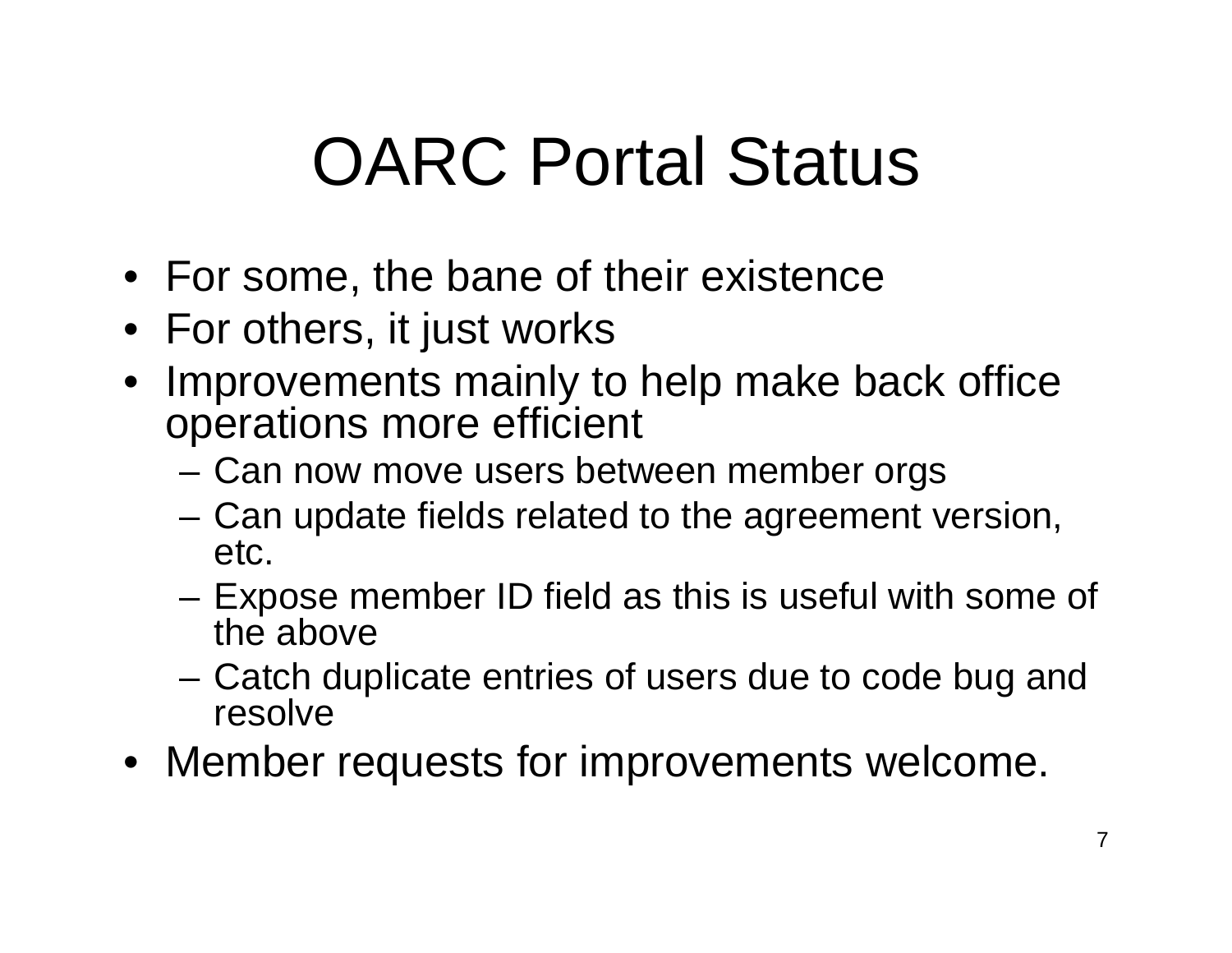### Portal Reminders

- Members are automatically subscribed to the closed members mailing list
	- Please note: You must use the same email address to post to the list as entered in the Portal or your message will silently bounce and be discarded
- For those who ask for a secure Jabber account (@dns-oarc.net), they are automatically created nightly on the Jabber server
	- This is a secure jabber server, channel-wise, but does permit loose associations with other Jabber servers on the Internet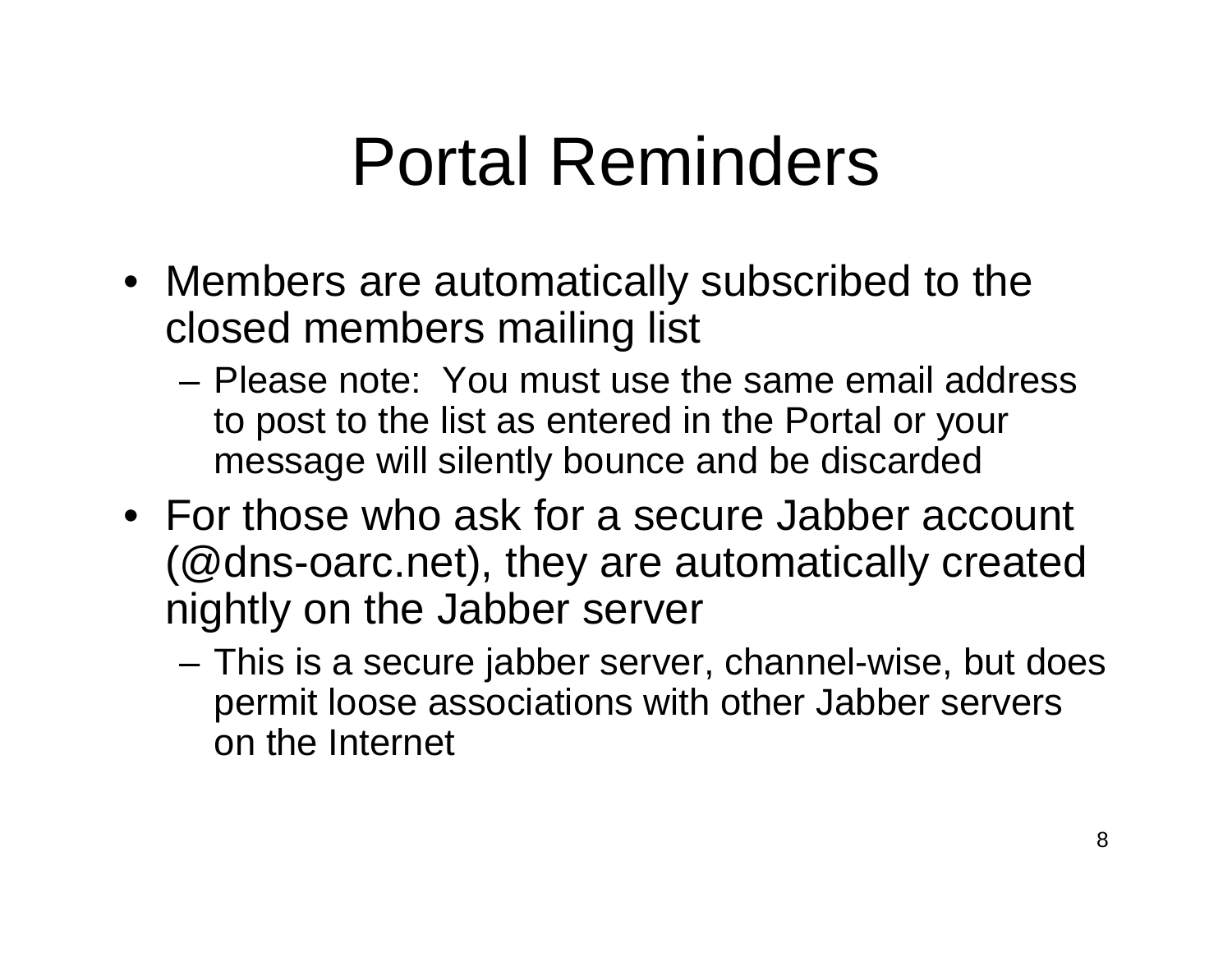#### Future Paths

- Initiate 10Gb/s networking within the analysis LAN
	- Myricom NICs plus 10Gb/s fixed configuration switch
	- Look to deploying first low-scale cluster using a small group of servers
- Fs5, a clone of fs1, not located on the west coast of the US.
	- All eggs in one basket is another extreme not considered wise to follow, unless there are multiple baskets, hence fs5
	- Any suggestions for possible co-lo locations welcome
- Encourage greater visibility within the Internet2 (research) community for more mutual research opportunities (increase the 'R' in OARC).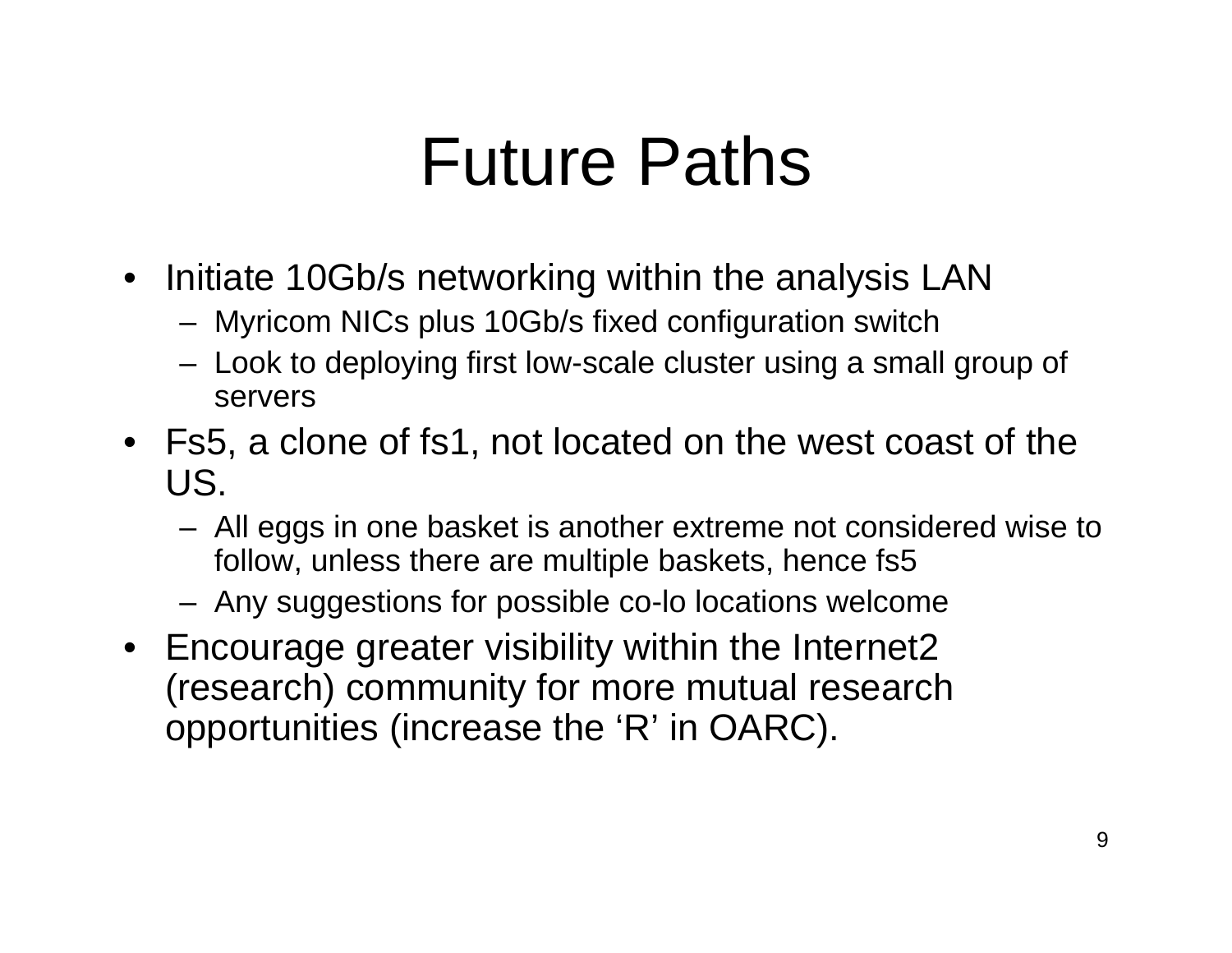## Supplemental Slides: Monitoring Status TLDmon, ODVR, ZFR, AS112 and **Friends**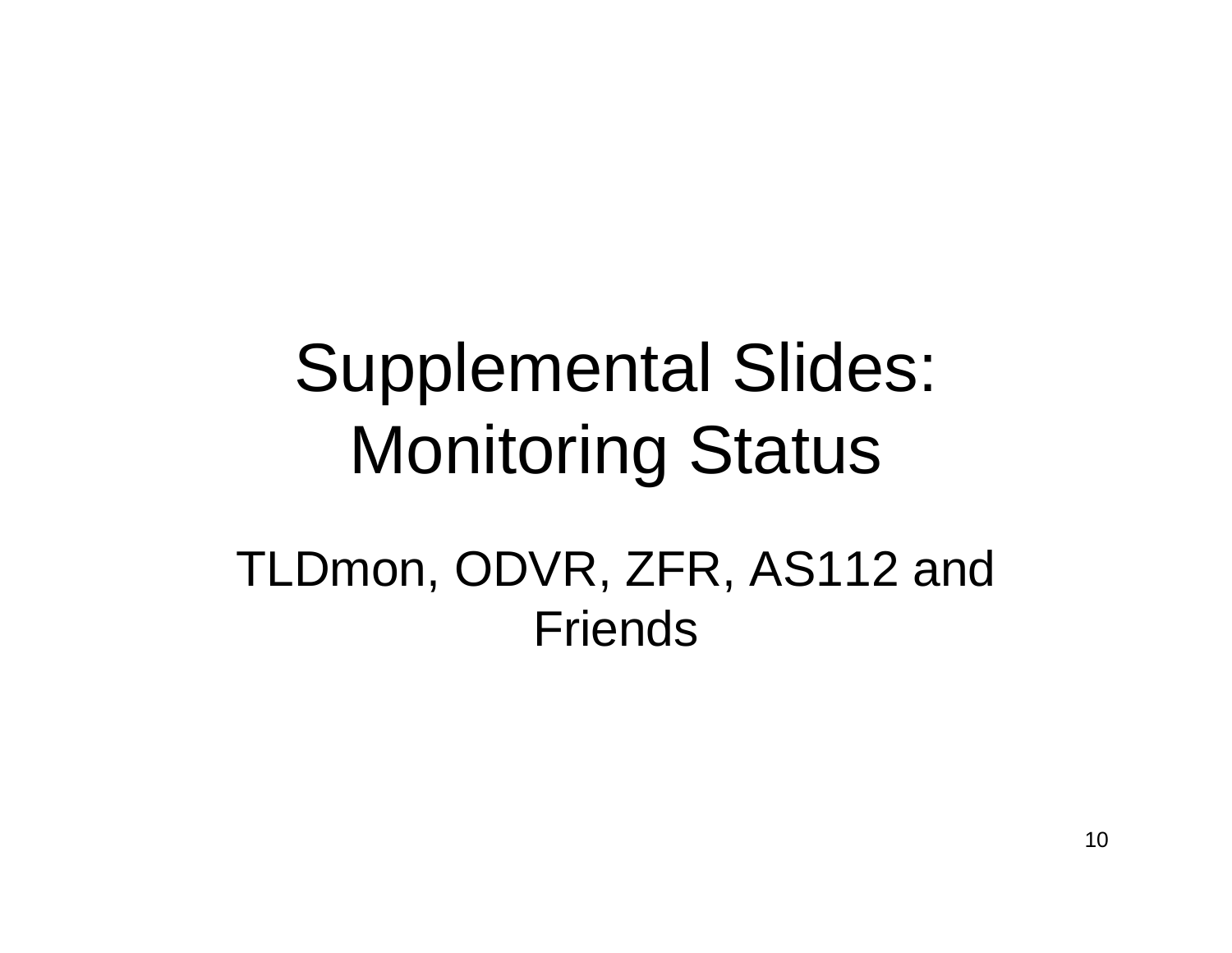## TLDMon

- A set of Nagios scripts monitoring TLD DNS servers
- Crossed the 723 TLD's monitored milestone Sep 29, 2014
- As of May 1 (second day of 2014 Warsaw workshop) reached 573 TLDs
- Most notifications related to monitoring of TLDs goes to ICANN
	- If you (members that is) would like to receive notices directly for your TLD, please contact admin@dnsoarc.net
- https//tldmon.dns-oarc/net/nagios/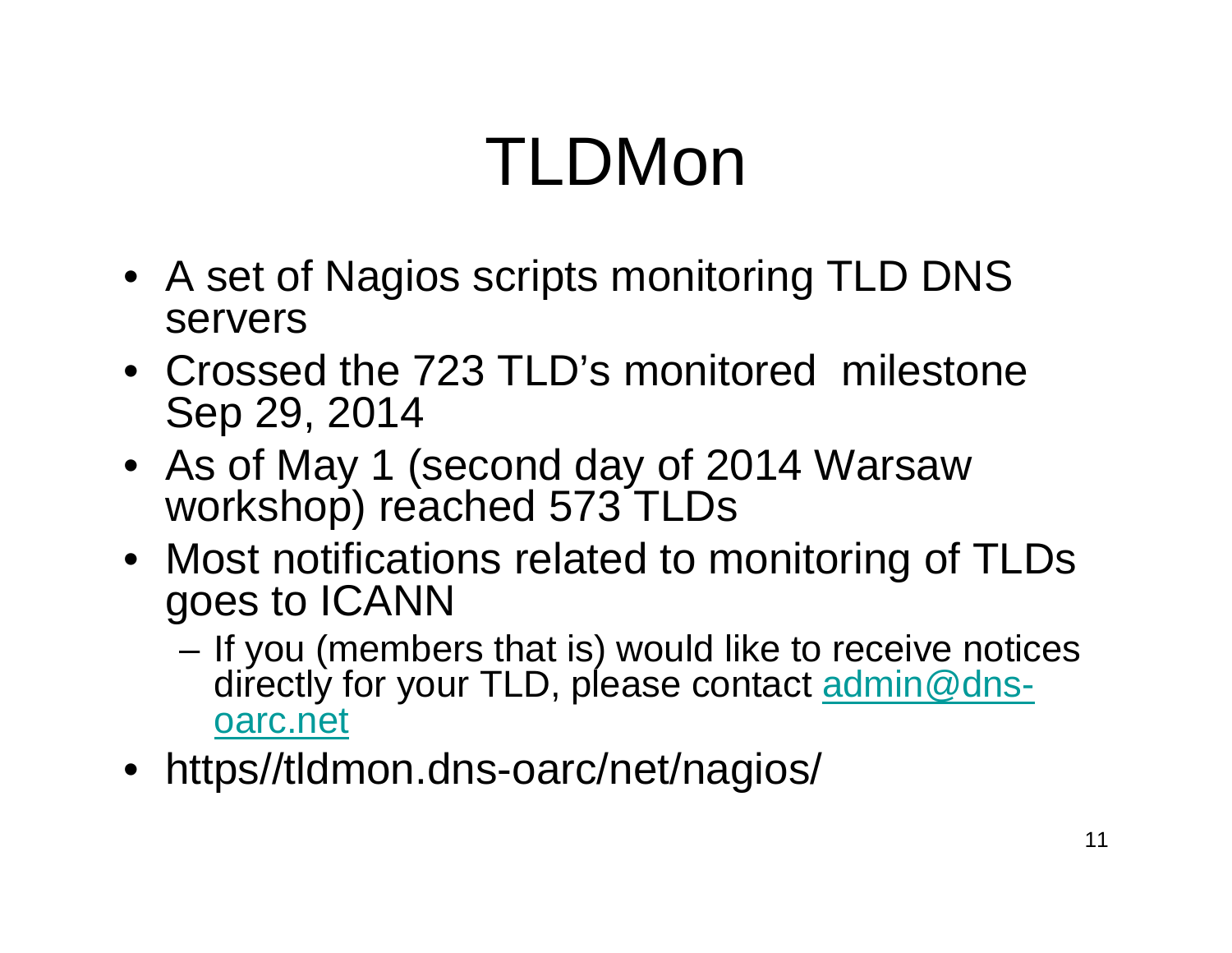# ODVR

- •Open DNSSEC Validating Resolver
- ODVR gets quite a lot of use
	- It is highly probable that the *use* is more like *abuse* rather than testing DNSSEC
- Access to service may be restricted to those who require it, instead of being as open at it is now, however:
	- There is a wealth of data there to be mined and it shouldn't be let go to waste
	- Some thought is being given to expand the service to test other DNS servers, since this open resolver is quite popular
- Nonetheless, blatant abusers have been blocked if the system or service is affected.
- https://www.dns-oarc.net/oarc/services/odvr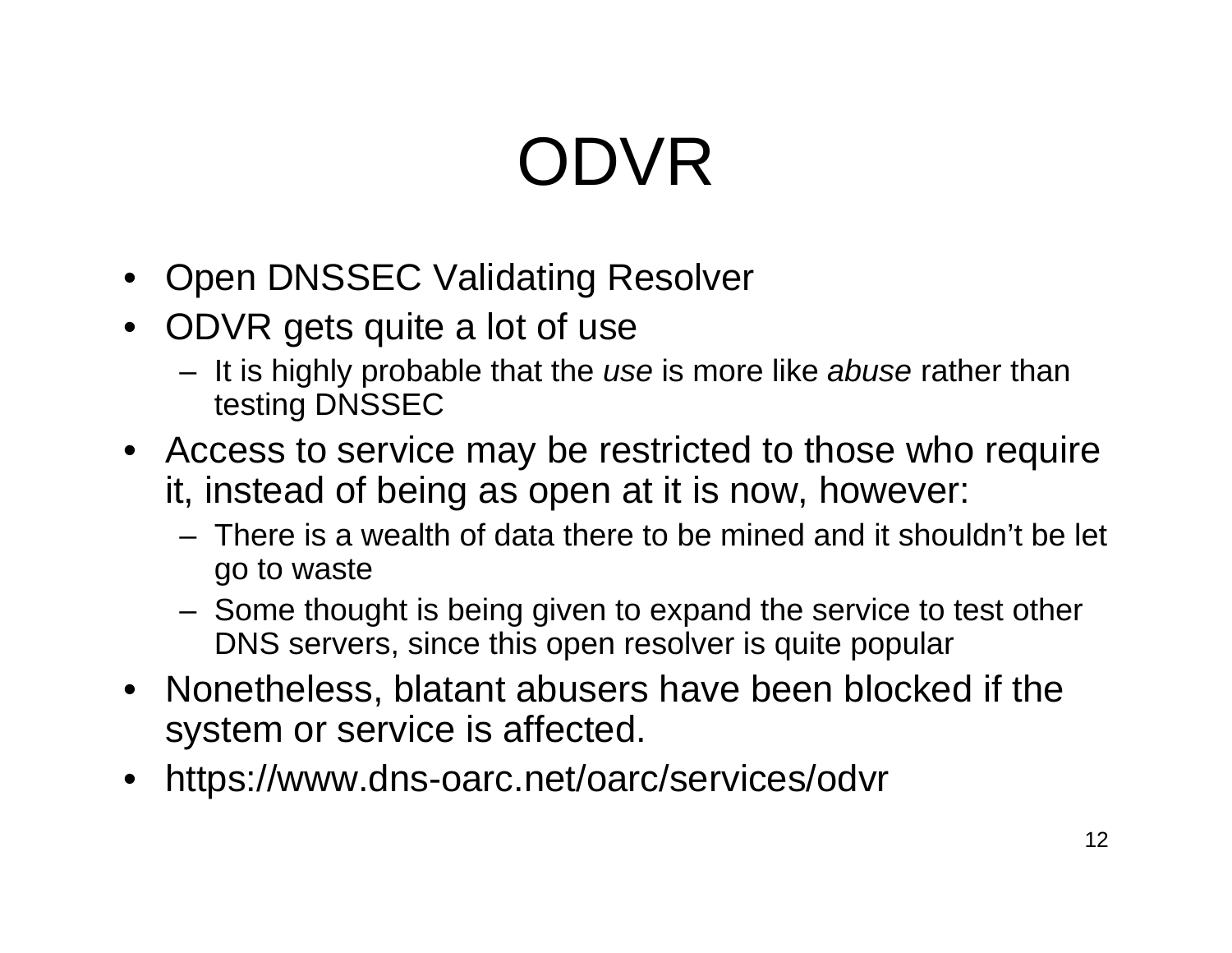# DSC

- •DNS Stats Collector
- As an OARC system, continues to operate normally
- $\bullet$ ISC is the latest returning contributor (AS112 node)
- $\bullet$  Uploading and processing of XMLs has benefitted from performance gains using jumbo frames on the analysis network
	- But during the summer we switched to a local machine to process them directly instead of over NFS
- $\bullet$  As of Sept 10, a special binary now handles processing of the 5 minute interval XML files
	- 5 minutes of DSC XMLs now processed in 0.7s, was 2s for the same amount before, and before the jumbo upgrade, 3.6s
- $\bullet$  The unintended consequence is email notifications coming from the system stating that it doesn't have anything to process…
- $\bullet$  We encourage members to consider a restart of DSC uploads, although in order of preference, via rsync of post-processed XMLs followed by the usual upload method having us do the processing
- View more via the Portal
- $\bullet$ https://www.dns-oarc/net/tools/dsc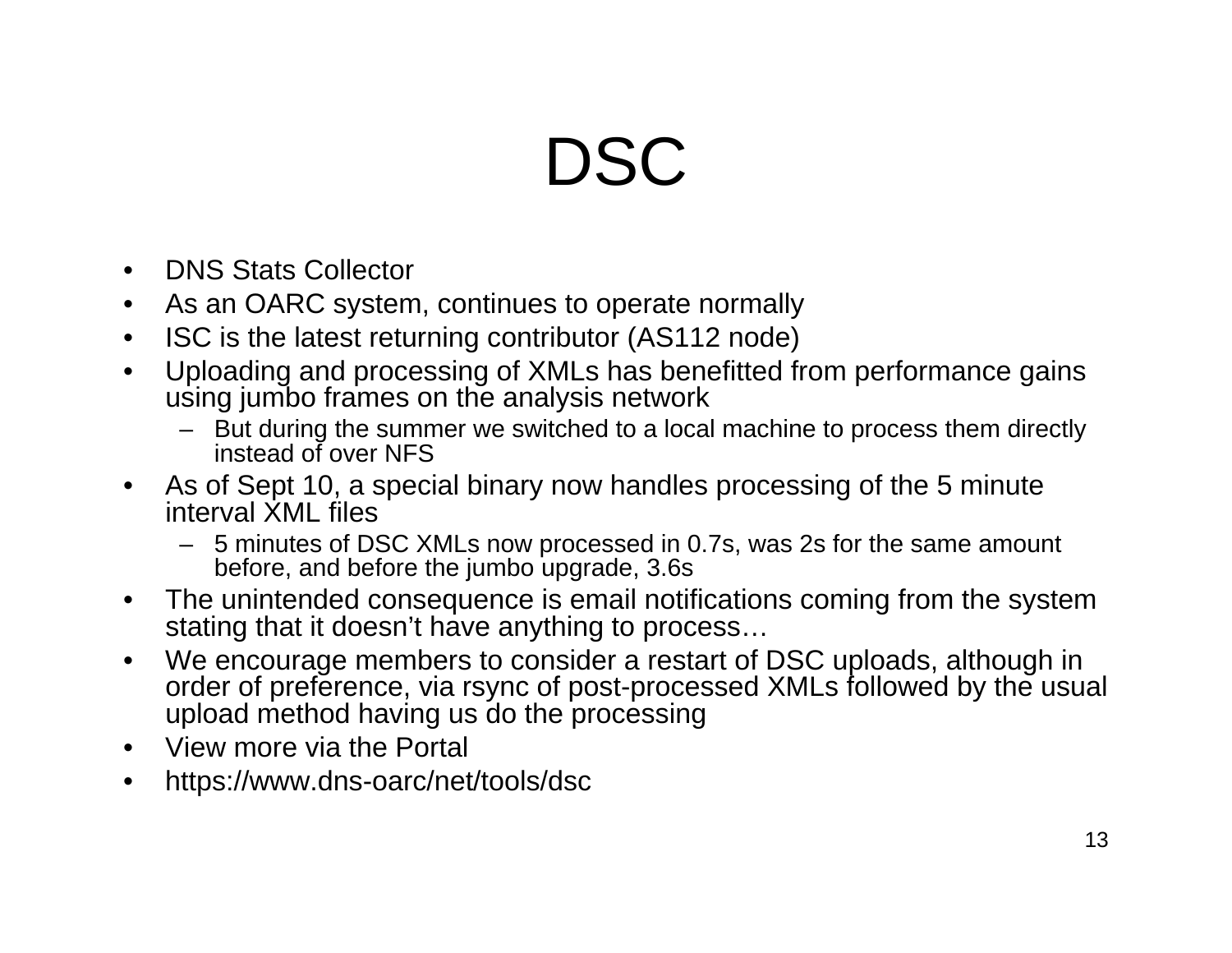### DSC as Software Package

- Some renewed interest recently for DSC
- However, we're running into the yummy/yasty/rpm-y crowd
	- "Do you have an rpm for that?"
	- There already is an independent Debian package that could be used in a pinch
- May consider doing binary distributions but this may be more work than is worth.
	- Perhaps someone in the community would care to contribute?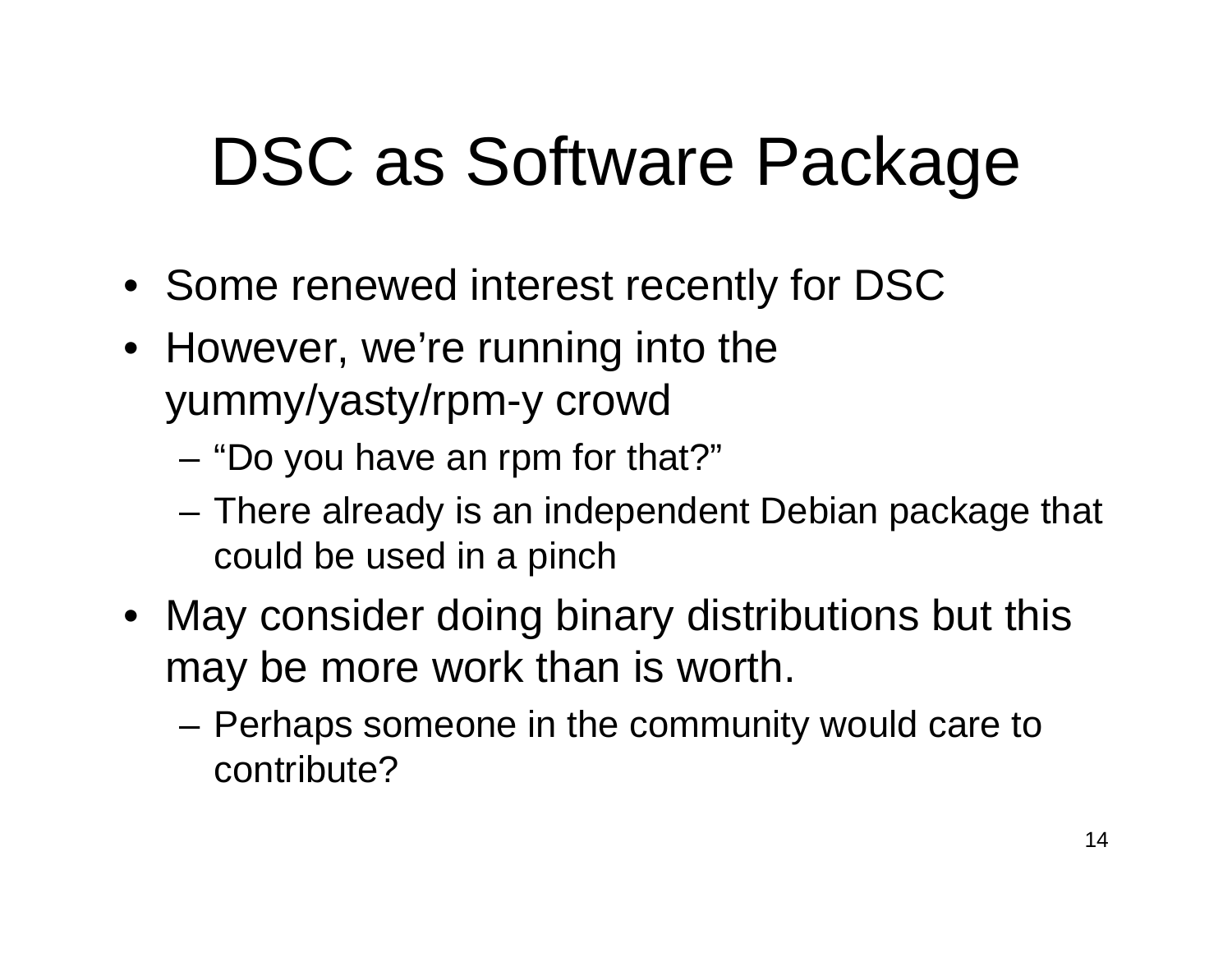# ZFR

- ZFR records changes in a select bunch of zones monitored
	- Recorded in subversion repository
- Has served the community well
- Can be expanded to track more TLDs and has the capacity to do so
- Accessible via dedicated web portal or via the analysis servers
- Suggestions of which zones to add are welcome, contact admin@dns-oarc.net
- Same for those TLDs who wish to use us to monitor on their behalf to act as a double blind.
- https://www.dns-oarc.net/oarc/data/zfr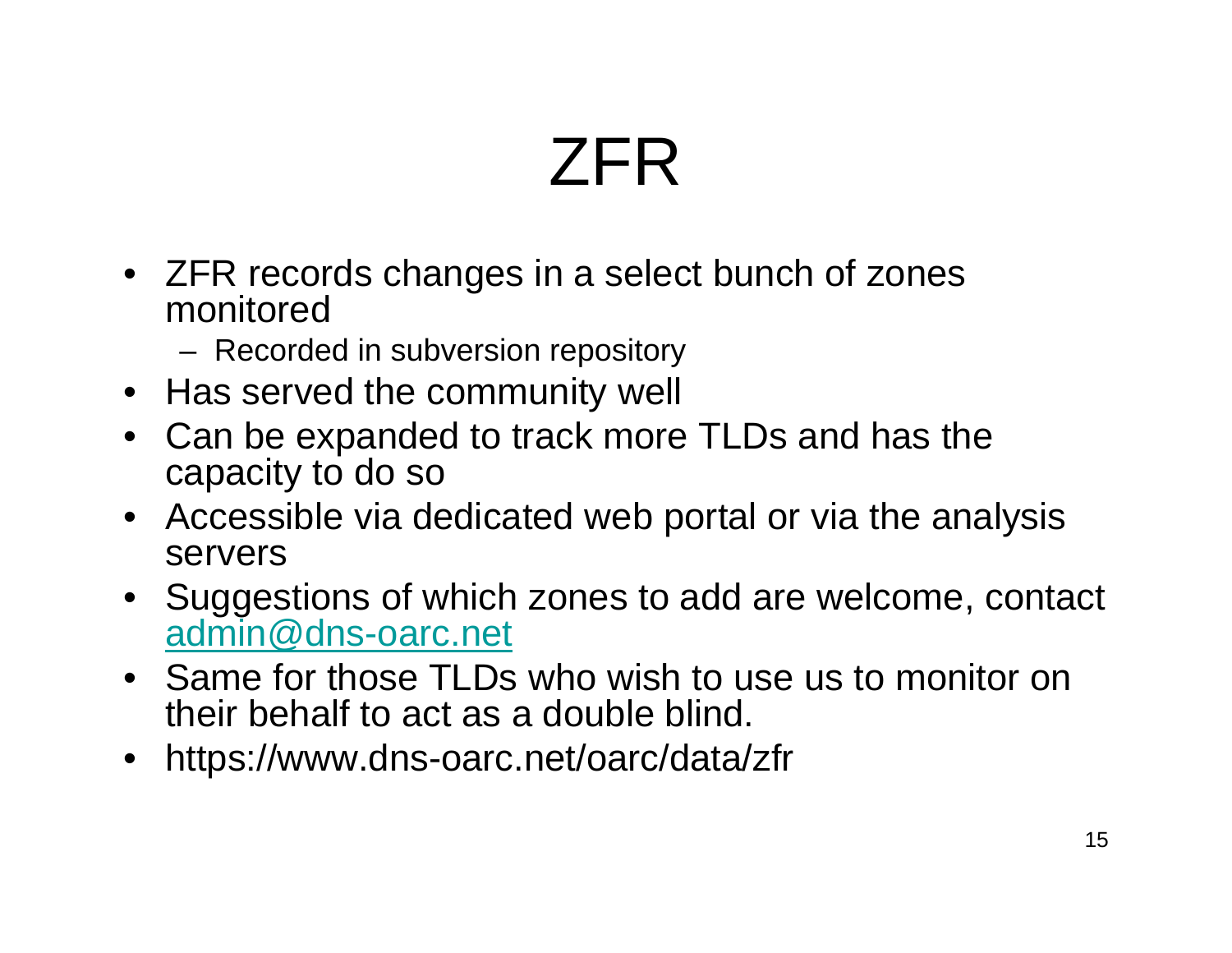### AS112 Update

- Progress made on AS112 on two fronts:
	- *draft-ietf-dnsop-rfc6304bis* updates include IPv6 transport and some new advice for reserving the AS112 project ASN and netblocks in the IANA special use registry, plus other fixes
	- *draft-ietf-dnsop-as112-dname* addresses the problem of delegating new zones to AS112 operations without relying on AS112 operators making required changes to their nodes for every change
- Both have passed WGLC and are in IESG review at the IETF.
- But we know who the authors are, and if there's anything we've missed…
- https://www.as112.net/